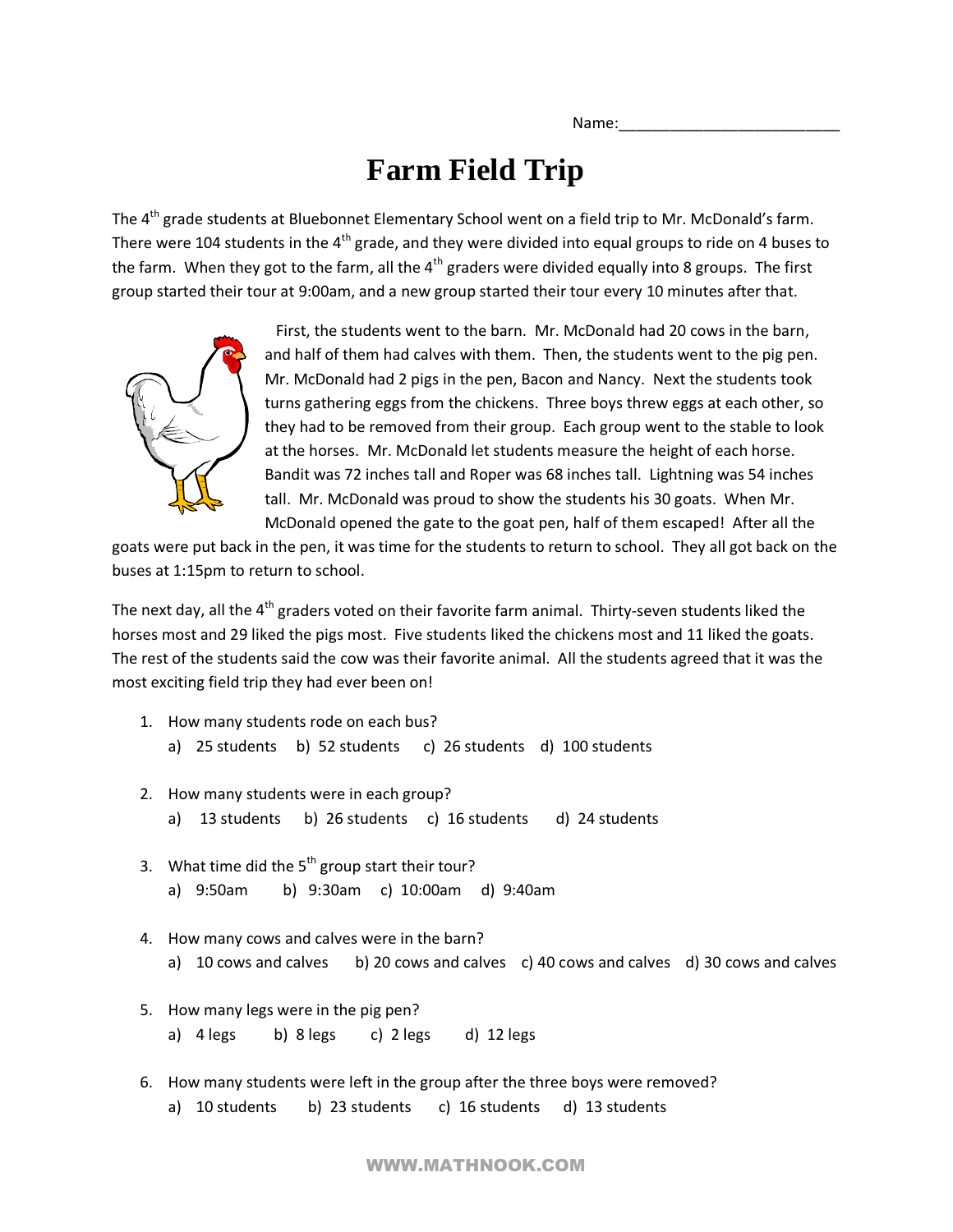| 7. How many feet tall was Bandit?                                                                                               |
|---------------------------------------------------------------------------------------------------------------------------------|
| a) 6 feet tall b) 5 feet tall c) 12 feet tall d) 8 feet tall                                                                    |
| 8. How much taller was Bandit than Lightning?<br>a) 4 inches taller b) 14 inches taller c) 18 inches taller d) 16 inches taller |
| 9. How many goats were still in the pen after the others escaped?<br>a) 30 goats b) 10 goats c) 20 goats d) 15 goats            |
| 10. How long were the $4^{th}$ graders at the farm?                                                                             |
| a) 4 hours b) 4 hours, 15 minutes c) 3 hours, 55 minutes d) 4 hours, 30 minutes                                                 |
| 11. How many students said the cow was their favorite animal?                                                                   |
| a) 22 students b) 37 students c) 27 students d) 32 students                                                                     |
| 12. How many students liked the horses, pigs, and chickens the most?                                                            |

a) 53 students b) 71 students c) 36 students d) 66 students